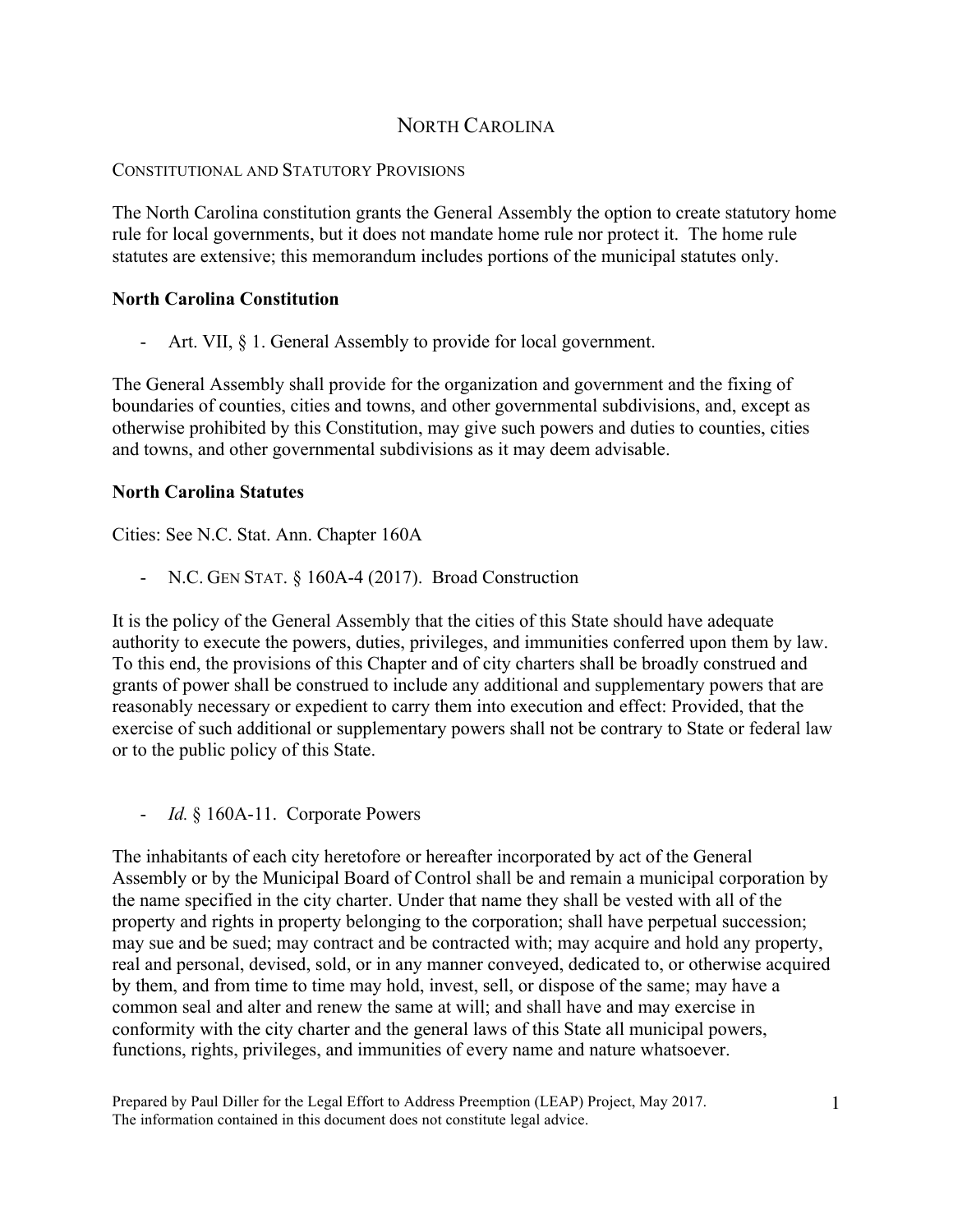- *Id.* § 160A-174. General ordinance-making power (under "Article 8. Delegation of Police Power")

(a) A city may by ordinance define, prohibit, regulate, or abate acts, omissions, or conditions, detrimental to the health, safety, or welfare of its citizens and the peace and dignity of the city, and may define and abate nuisances.

(b) A city ordinance shall be consistent with the Constitution and laws of North Carolina and of the United States. An ordinance is not consistent with State or federal law when:

(1) The ordinance infringes a liberty guaranteed to the people by the State or federal Constitution;

(2) The ordinance makes unlawful an act, omission or condition which is expressly made lawful by State or federal law;

(3) The ordinance makes lawful an act, omission, or condition which is expressly made unlawful by State or federal law;

(4) The ordinance purports to regulate a subject that cities are expressly forbidden to regulate by State or federal law;

(5) The ordinance purports to regulate a field for which a State or federal statute clearly shows a legislative intent to provide a complete and integrated regulatory scheme to the exclusion of local regulation;

(6) The elements of an offense defined by a city ordinance are identical to the elements of an offense defined by State or federal law.

The fact that a State or federal law, standing alone, makes a given act, omission, or condition unlawful shall not preclude city ordinances requiring a higher standard of conduct or condition.

# HOME RULE STRUCTURE, INCLUDING LACK OF IMMUNITY FROM STATE PREEMPTION

The state constitution makes home rule a discretionary matter for the General Assembly. While cities and counties in North Carolina do not have constitutional home rule status, the legislature has chosen to provide home rule by statute. Cities and counties enjoy statutory authority to locally select their form of government, management options, and personnel systems.<sup>1</sup> Under the statute, these powers are granted automatically to counties and to cities by virtue of incorporation; there is no "opt-in" requirement. 2 In most areas of municipal concern, the presumption against local authority to control local affairs is gone, with the legislature having abolished Dillon's Rule in 1971, directing courts to "broadly construe" any powers granted, and "to include any additional and supplementary powers that are reasonably necessary or expedient" to granted powers.<sup>3</sup> However, other functions are limited, such as the imposition of taxes, which

 $\frac{1}{1}$ 

<sup>&</sup>lt;sup>1</sup> For cities, see N.C. GEN. STAT. Chapter 160A (2017), and for counties, see *id*. Chapter 153A.<br><sup>2</sup> Parsons v. Wright, 223 N.C. 520 (1943) ("When a municipal incorporation is established it takes control of the territory and affairs over which it is given authority.")

<sup>&</sup>lt;sup>3</sup> N.C. GEN. STAT. ch. 160A-4 (2017).

Prepared by Paul Diller for the Legal Effort to Address Preemption (LEAP) Project, May 2017. The information contained in this document does not constitute legal advice.